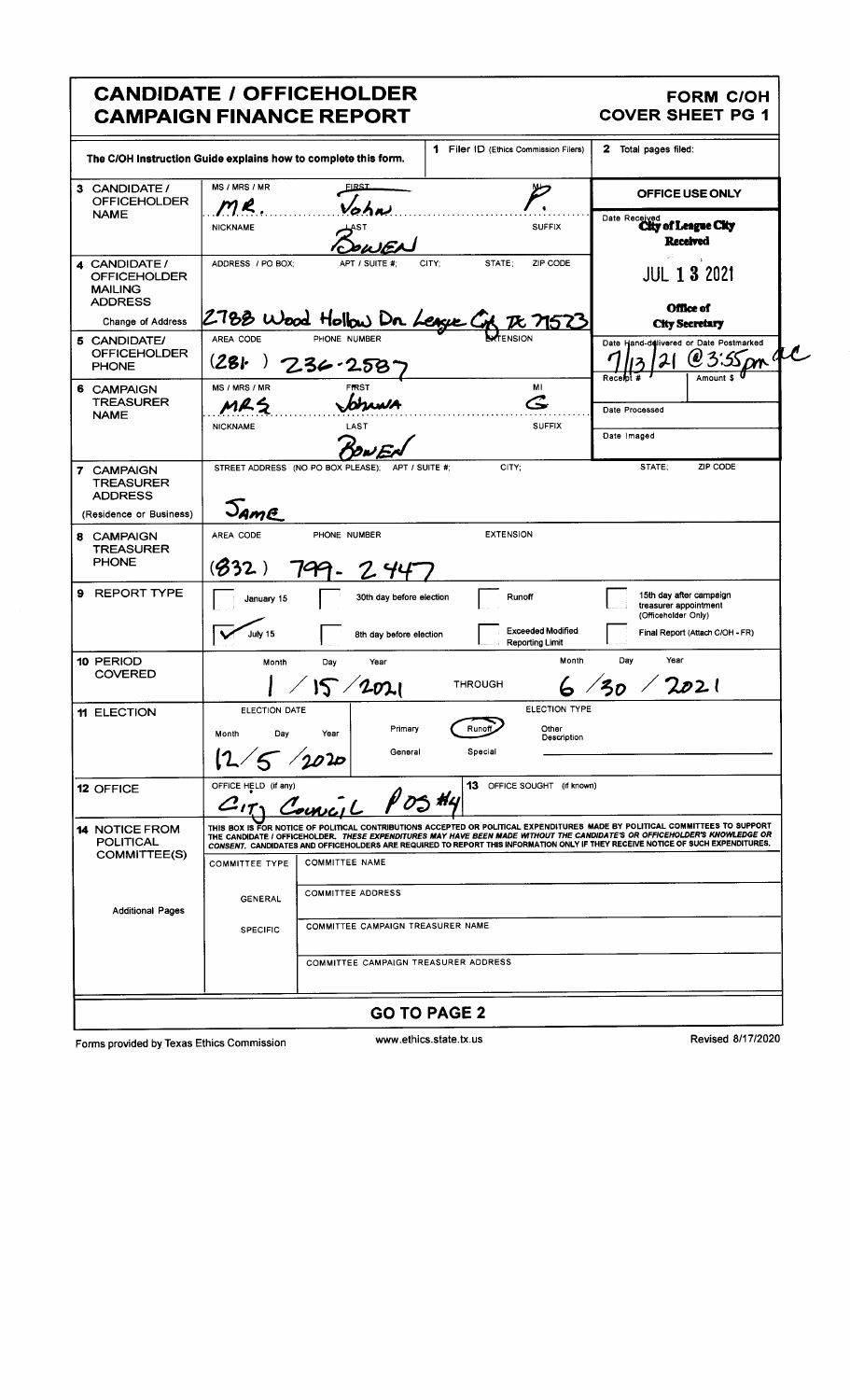|                                                                                                | <b>CANDIDATE / OFFICEHOLDER</b><br><b>CAMPAIGN FINANCE REPORT</b>                                                                              | <b>FORM C/OH</b><br><b>COVER SHEET PG 2</b>                                              |  |  |  |  |
|------------------------------------------------------------------------------------------------|------------------------------------------------------------------------------------------------------------------------------------------------|------------------------------------------------------------------------------------------|--|--|--|--|
| 15 C/OH NAME<br>$\sqrt{v}h$ N                                                                  | BONEN                                                                                                                                          | <b>16 Filer ID (Ethics Commission Filers)</b>                                            |  |  |  |  |
| <b>17 CONTRIBUTION</b><br><b>TOTALS</b>                                                        | 1.<br>TOTAL UNITEMIZED POLITICAL CONTRIBUTIONS (OTHER THAN<br>PLEDGES, LOANS, OR GUARANTEES OF LOANS, OR<br>CONTRIBUTIONS MADE ELECTRONICALLY) | \$                                                                                       |  |  |  |  |
|                                                                                                | TOTAL POLITICAL CONTRIBUTIONS<br>2.<br>(OTHER THAN PLEDGES, LOANS, OR GUARANTEES OF LOANS)                                                     |                                                                                          |  |  |  |  |
| <b>EXPENDITURE</b><br><b>TOTALS</b>                                                            | 3.<br>TOTAL UNITEMIZED POLITICAL EXPENDITURE.                                                                                                  |                                                                                          |  |  |  |  |
|                                                                                                | <b>TOTAL POLITICAL EXPENDITURES</b><br>4.                                                                                                      |                                                                                          |  |  |  |  |
| <b>CONTRIBUTION</b><br><b>BALANCE</b>                                                          | 5.<br>TOTAL POLITICAL CONTRIBUTIONS MAINTAINED AS OF THE LAST DAY<br>OF REPORTING PERIOD                                                       |                                                                                          |  |  |  |  |
| <b>OUTSTANDING</b><br><b>LOAN TOTALS</b>                                                       | 6.<br>TOTAL PRINCIPAL AMOUNT OF ALL OUTSTANDING LOANS AS OF THE<br>LAST DAY OF THE REPORTING PERIOD                                            |                                                                                          |  |  |  |  |
| (1) Affidavit                                                                                  | <b>GARRETT E BRYCE</b><br>Netary ID #132262273<br>My Commission Expires<br>November 22, 2023                                                   | Please complete either option below:                                                     |  |  |  |  |
| NOTARY STAMP / SEAL                                                                            |                                                                                                                                                | Sworn to and subscribed before me by $\int$ An P. Bower this the $13th$ day of $\int dH$ |  |  |  |  |
|                                                                                                | 20 $\sqrt{2}$ / to certify which, witness my hand and seal of office.<br>me Gorrald                                                            | $N_{\text{-}1\sigma r}$                                                                  |  |  |  |  |
| Signature of officer administering oath                                                        | Printed name of officer administering oath<br>OR                                                                                               |                                                                                          |  |  |  |  |
| (2) Unsworn Declaration                                                                        |                                                                                                                                                |                                                                                          |  |  |  |  |
|                                                                                                |                                                                                                                                                |                                                                                          |  |  |  |  |
|                                                                                                |                                                                                                                                                |                                                                                          |  |  |  |  |
|                                                                                                | (street)                                                                                                                                       | (country)<br>(state) (zip code)<br>(city)                                                |  |  |  |  |
|                                                                                                | Executed in ___________________________County, State of ______________, on the ________ day of $\frac{1}{\text{(month)}}$                      | $\overline{\phantom{a}}$ , 20 $\overline{\phantom{a}}$<br>(vear)                         |  |  |  |  |
| Signature of Candidate/Officeholder (Declarant)<br>Revised 8/17/2020<br>www.ethics.state.tx.us |                                                                                                                                                |                                                                                          |  |  |  |  |